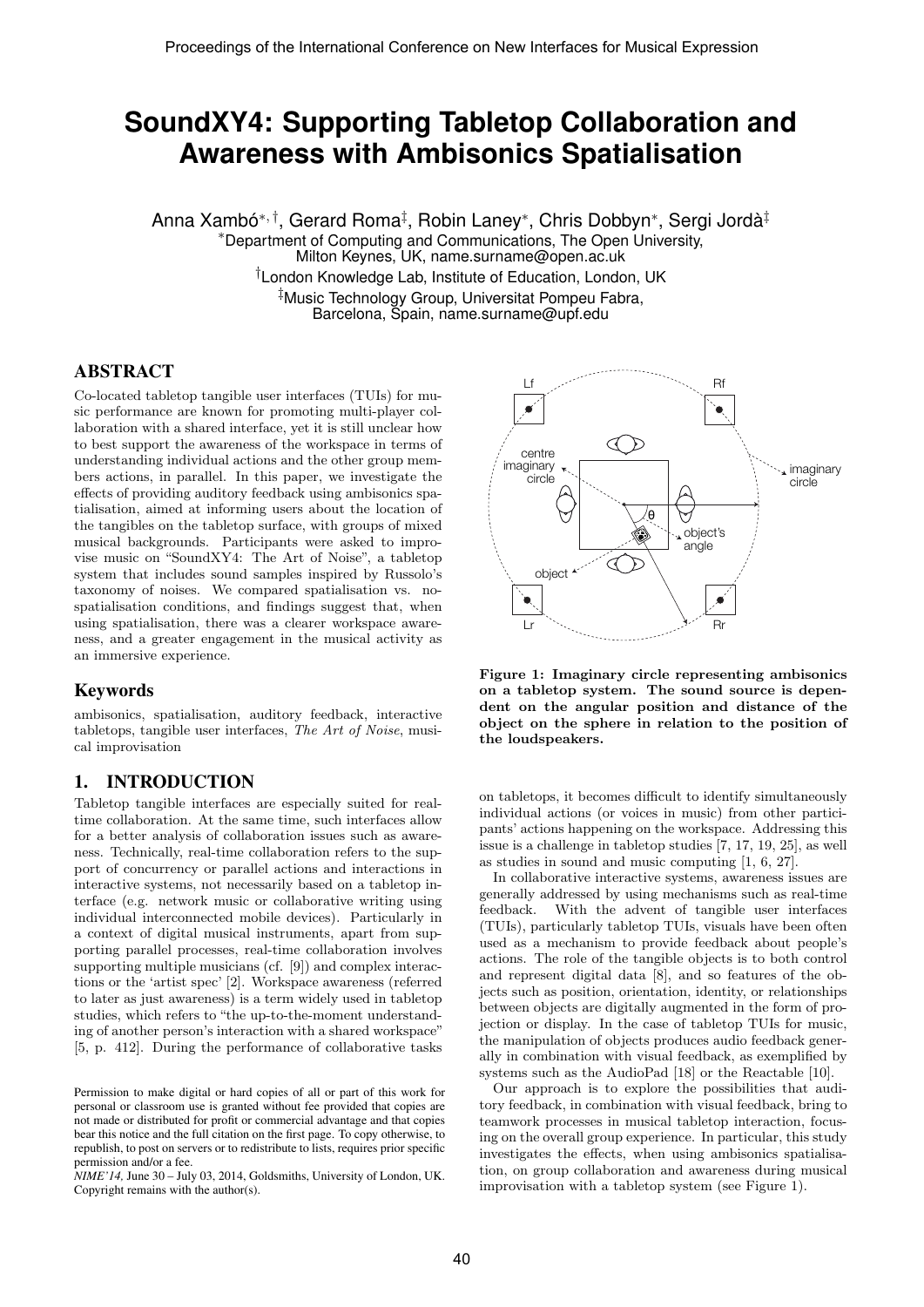We designed a study with co-located small groups using SoundXY4, a basic tabletop TUI prototype for music performance that implements ambisonics spatialisation [4] for 4 loudspeakers. Our hypothesis was that the spatialisation condition, compared to the no-spatialisation condition, would result in higher awareness in terms of space territoriality and themes about awareness emerging from verbal communication. The sounds used for this research were based on Russolo's 1913 taxonomy of noise sounds [21]. We conducted the experiment with 8 groups of 4 people, and findings revealed that, using spatialisation, there was a clearer awareness of individual vs. group actions, sounds, and filters; and a greater association of the musical task to an immersive and realistic experience. With these results, we expect to inform tabletop research on potential uses of ambisonics auditory feedback, in particular how to cope with collaboration and workspace awareness on musical tabletops for co-located small groups.

In the following sections, we first introduce the SoundXY4 system, we then describe the study, present the findings, and end with the discussion and conclusions.

# 2. SOUNDXY4: "THE ART OF NOISE" 2.1 Motivation

SoundXY4 is designed to facilitate collaborative musical performance using a surround sound system with 4 loudspeakers, providing information on the location of tangible objects on a tabletop surface where each performer receives information from all of the speakers. We aimed at promoting a group experience in contrast with a more individualistic experience of using individual speakers or headphones for each of the listeners. This approach can be useful to support awareness of both individual and group actions on the tabletop surface using the same soundfield for everybody with no disruptions as it would happen when using headphones. It can also permit musicians to explore and discover together a set of sound categories during a music performance. Finally, it aims at supporting collaboration across people with different musical backgrounds.

"Soundxy4: The Art of Noise" is a celebration of the centenary of Russolo's 1913 "The Art of Noise"[21] and his taxonomy of sounds, which includes urban, noise and industrial sounds. We believe that Russolo's material can be useful for music performance by users both experienced and inexperienced in music making when using suitable technologies. On the other hand, everyday sounds such as the noises proposed by Russolo are traditionally associated to everyday listening [3], which implies a greater attention to the spatial dimension than traditional musical listening (see [26] for an exploration of everyday listening in electroacoustic music). Russolo's ideas have influenced the NIME community such as in The Croaker system [23] or aesthetic reflections on using the loudspeaker as a musical instrument [15]. However, as far as we know, exploring Russolo's taxonomy of sounds on a tabletop system is novel.

#### 2.2 Implementation

We developed a tabletop tangible interface for music performance using open source technologies<sup>1</sup>. The design approach is based on the Reactable [10] principles of a collaborative interface based on constructive building blocks with physical objects that trigger or modify sounds, and a lack of division of the interface into territories as a mechanism for promoting self-regulation of spaces [27]. However, SoundXY4 focuses on i) using only sound samples (i.e. no



Figure 2: System overview of SoundXY4.

sound synthesis is used) and ii) delivering audio using ambisonics with 4 speakers for supporting an overall group auditory experience.

We built a low-cost wooden tabletop based on the commonly used diffused illumination (DI) technique [16] and inspired by the Reactable approach. The tabletop measures 87x89x100cm with an inner square frame of 58x58cm that has an acrylic sheet for projection and object detection. The size was designed to keep a balance between mobility and multi-player capabilities. The object tracking was processed using reacTIVision [12], a computer vision engine for object tracking, based on fiducial markers.

The software was written in SuperCollider [14]. We used SETO Quark<sup>2</sup>, the implementation of the TUIO protocol by Till Bovermann, which allows SuperCollider to communicate with reacTIVision. Figure 2 overviews the system.

SoundXY4's implementation follows a Model-View-Controller pattern. The Controller module classifies the objects between sound player objects and effects, and tracks their behaviour in terms of presence, location, or rotation. The Model module manages the buffers to play the sound samples, operates the relation between sound player objects and effects according to their vicinity, and controls the order of execution of the synth nodes on the server including synths for sound samples, effects, and spatialisation. The View module manages a visualisation of sound player objects and effects.

SoundXY4 tracks the identity, position and orientation of tangible objects tagged with fiducial markers and maps them to sound players or effects. In this version, there is a subset of 36 different fiducials that are mapped to 36 different sound samples. Sounds are grouped in 6 categories inspired by Russolo's 6 families of noises (see Section 2.3). We used physical cubes with a unique marker on each side of the cube. Thus, each side represented a sound, and each cube represented a sound category. For this version of SoundXY4, we used another group of 4 different cubes with 6 different filters repeated in each. Filters used are a band pass filter, a resonant low pass filter, a high pass filter, a comb delay, a pitch shifter, and an amplitude modulator. For each tangible object of the collection explained above it is possible to modify one parameter: volume for sound player objects, and a relevant parameter for each of the effects. Sounds are looped.

The application maps sounds and filters to a 2D plane using ambisonics spatialisation [4] for 4 loudspeakers. The

<sup>1</sup>The SoundXY4 code is publicly available at: http:// github.com/axambo/soundxy4

 $^2$ http://sourceforge.net/p/quarks/code/HEAD/tree/ seto/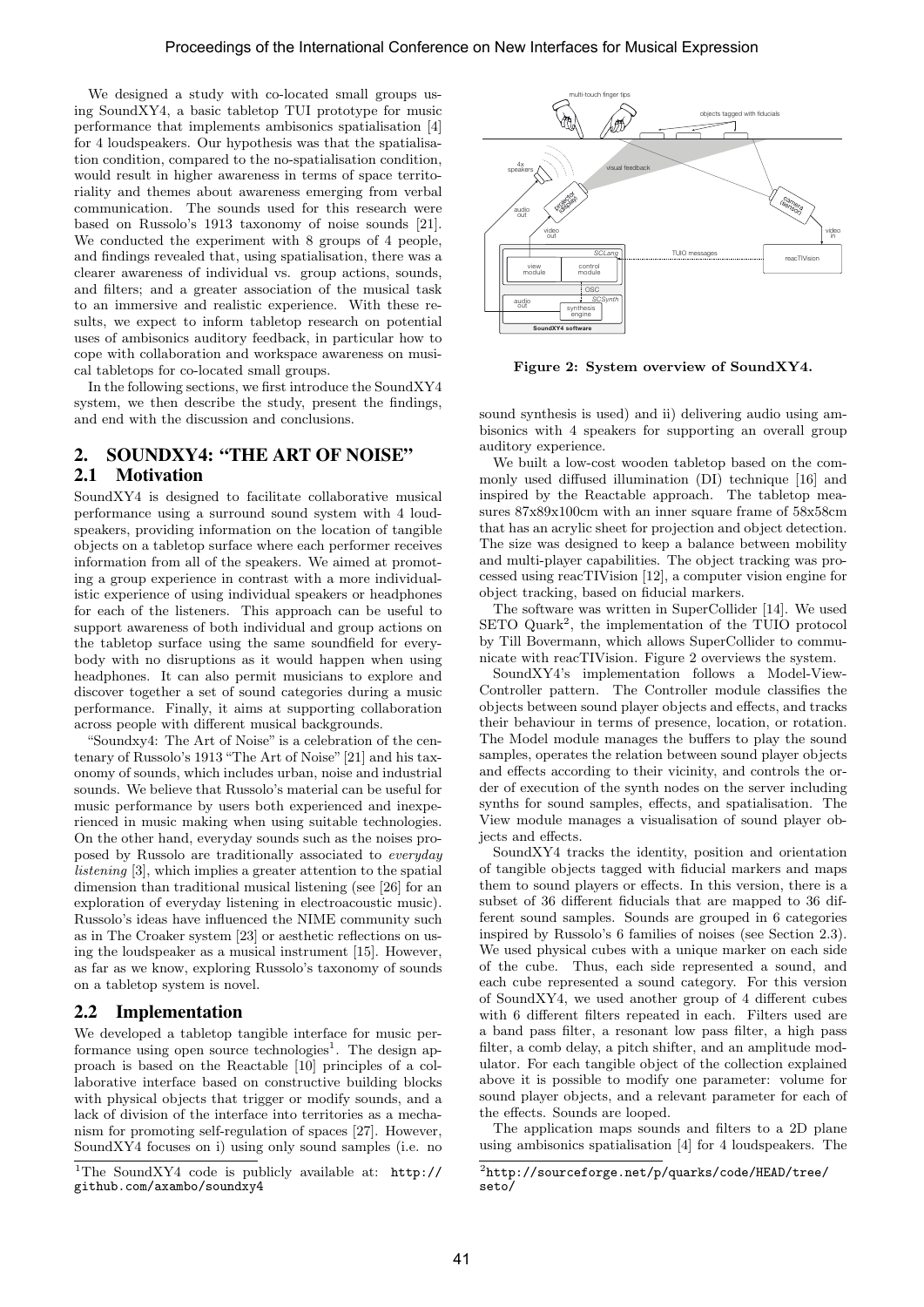ambisonics technique is founded on theories of psychoacoustic perception, centred on how the listener perceives sound when decoding an audio signal. We opted for a surround sound system because it offers an integrated group and individual musical experience: headphones could disrupt the group experience. Particularly we chose the ambisonics technique because, among low-cost systems, it is the most sophisticated in terms of realism compared to other systems such as quadraphonics or stereo panning. We implemented the technique in the basic horizontal surround using 4 speakers as it remains an easy and cheap setup, and keeps a direct mapping with the tabletop interaction: loudspeakers at 90° each from the table, and positioned facing a corner of the table each, as illustrates Figure 1. In SoundXY4, we used a SuperCollider implementation of ambisonics, which is divided into two unit generators: the 2D encoder PanB2, which analyses the soundfield; and the 2D decoder DecodeB2, which synthesises the soundfield.

# 2.3 Taxonomy

The choice of the sounds followed the six families originally proposed by Russolo. From the original text, it can be interpreted that the second level of the taxonomy is formed with characteristic sound types: "we have included in these 6 categories the most characteristic fundamental noises, the others are hardly more than combinations of them" [21, p. 10]. We seeked examples of these categories from Freesound<sup>3</sup>. The main criteria were to find iconic sounds for each of the definitions in the text, but at the same time avoiding overlaps that could be easily produced. Following this idea, we extended our search when necessary in order to have six sounds per category, trying to find sounds that were clearly distinct and yet all representative of the main category<sup>4</sup>. A summary of the sounds used can be found in Table 1.

# 2.4 Usage

Sound players are represented by white cubes, and filters are represented by black cubes. Each white cube represents one of Russolo's categories. Each filter modifies the sound of the nearest white cube. Visual feedback informs users about the position of the objects, the sound category, and what sounds are being affected by which filters. When a sound player cube is on the tabletop surface, it is highlighted by a coloured square. There is a different colour for each category of sound players, and the nearest filter will be highlighted in the same colour to indicate the sound that it is affecting. It is possible to change the volume for each cube by rotating clockwise (volume up) or counterclockwise (volume down). There is a mark of the volume value in the range (0–100), and also a number for each of the six sounds (1–6). Rotation of the black cube modifies a parameter of the filter. The rotation and position of a white cube on the table surface defines the position of the sound source in the room, related to the position of the loudspeakers<sup>5</sup>.

# 3. THE STUDY 3.1 Study design

The overarching research question was: What are the effects of ambisonics spatialisation on group collaboration and awareness on a tabletop system for music performance? Our main hypothesis was that spatialisation with ambisonics supports tabletop collaboration and awareness better than



Figure 3: 360◦ panoramic photo of SoundXY4 experiment setup. Photo by Dave Perry (2013).

no-spatialisation, that is, same sound output from the 4 loudspeakers. Different aspects of group collaboration and awareness were compared between the two conditions of spatialisation with ambisonics (SP) versus no-spatialisation (NSP). In particular, we were interested in looking at events related to space territoriality; events related to the themes of identification of sounds, filters, and categories; realistic scenes; and musical immersion.

# 3.2 Participants

8 groups of 4 participants, 32 people in total, participated in the study as volunteers from local recruitment. There was a total of 13 females and 19 males, aged from 15 to 57 ( $M = 33.13$  years old,  $SD = 11.91$ ). All groups were gender mixed groups. Participants were also mixed in terms of years of musical training, including 8 beginners ("none"), 12 intermediates (8 with "1–2 years", 2 with "2–4 years" and 2 with "4–6 years"), and 12 experts ("more than 6 years"). All groups were mixed level groups: 1 group with beginners (B), intermediates (I), and experienced (E); 3 groups with B and I; 3 groups with I and E; and 1 group with B and E. Some of them knew each other (7), others new some of their group (8), and some didn't know each other at all (17). Participants were international (26 from Europe, 4 from Asia, 2 from North America). Groups and participants were anonymised to  $G#$  for groups and to  $P#$  for participants (e.g. G1 P4 refers to participant 4 of group 1), which is the nomenclature used from here on.

# 3.3 Setup

We built a closed room made of display screens in the middle of a multipurpose lab space, below 4 dome cameras, which could see the centre of the closed area from 4 different extremes of it. In order to improve the acoustics of the closed area, we positioned the display screens to avoid a perfect square. Instead, we created irregular, random, acute and obtuse angles at the joints of the display screens. The tabletop system was positioned in the middle of the closed space, with 4 loudspeakers at a distance of 1.2m from the table, facing each one of the corners of the tabletop surface, at 90 $^{\circ}$  from each other, and with two additional floor standing cameras on tripods. Figure 3 shows the setup.

# 3.4 Procedure

The study used a within-subjects design (groups being 'subjects'), in which all groups took part in both conditions of spatialisation and no-spatialisation. The order was randomized to control possible learning effects. After a short introduction to the activity, participants were asked to improvise music with the tangible objects by playing with the sounds and filters in coordination with the group for 15 minutes. Before starting the trials, each group performed two rehearsals of the trials in the same randomized order as in the experiment, so that participants could familiarise themselves with the interface, in line with Hancock et al. [6]. After completing the experiment, participants were asked to

 $^3$ http://www.freesound.org

<sup>4</sup>For a full list of tracks used see: http://github.com/ axambo/soundxy4

<sup>5</sup>A video demo of this version is available here: http:// vimeo.com/user15175243/soundxy4-the-art-of-noise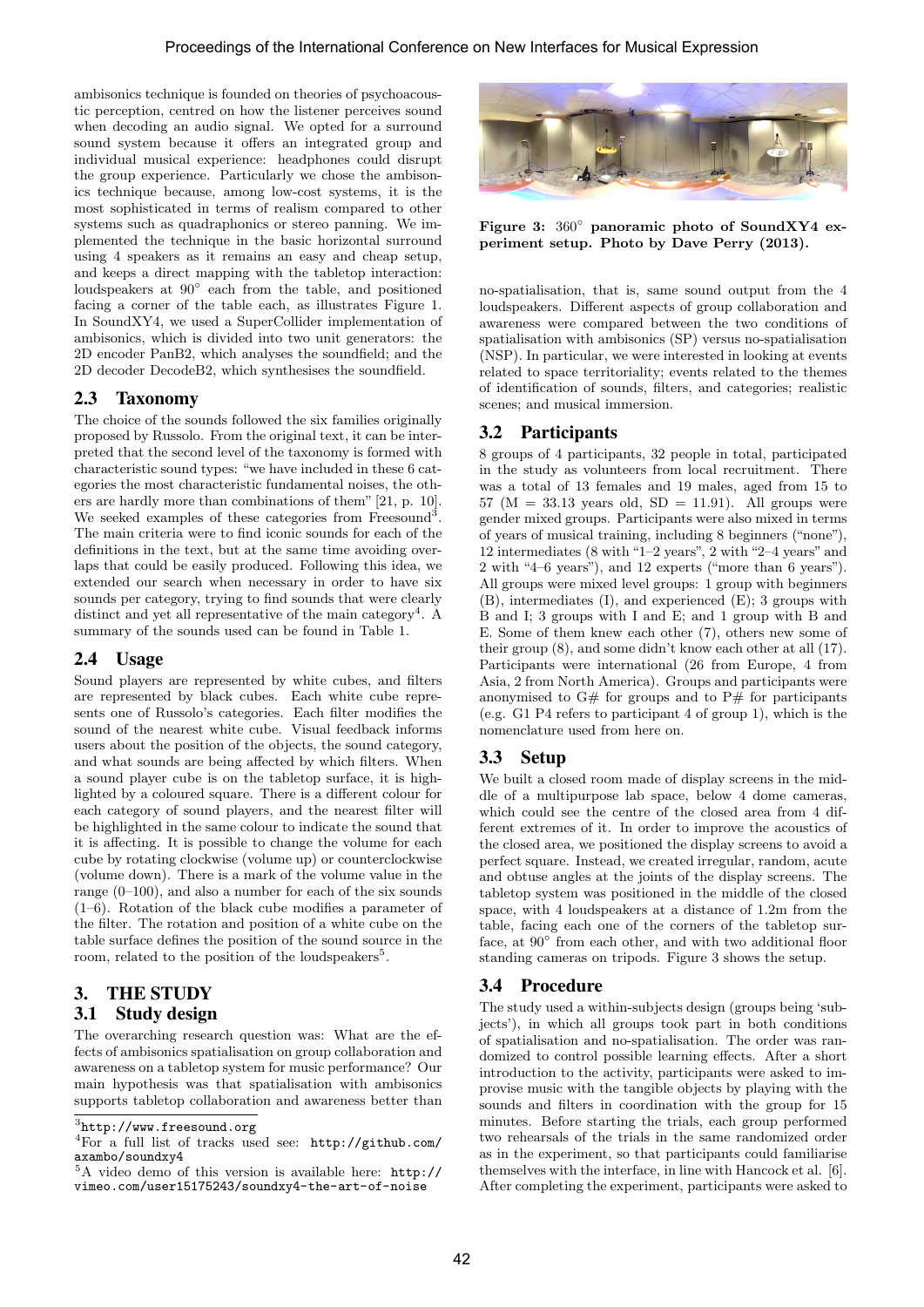| Category     | Used sounds                                                                                          |
|--------------|------------------------------------------------------------------------------------------------------|
| explosions   | boom rumble, car crash, gun shot, thunderstorm, war boom explosion, water splash                     |
| percussion   | ceramic impact, falling metal, metallic impact, rocks smashing, tom drum, wood impact                |
| $s$ creeches | fire crackle, howl, lamp buzz, metallic whine, metallic-ceramic friction, plastic rustling           |
| voices       | cat howling, groan, kid laugh, man laugh, scream, tibetan chant                                      |
| whipspers    | cat purring, crowd murmur, group whispering, stomach gurgling, wind mouth gurgle, wind mouth whisper |
| whistles     | air escaping hiss, boat whistle, leaking gas hiss, long snort, tunnel short whistle, water pipe hiss |

Table 1: Used sounds by category

fill in a background questionnaire. Before this study took place, we did a pilot with two groups to test the procedure.

#### 3.5 Methods of data analysis

We collected video recordings of all the sessions. We used a qualitative approach to thoroughly analyse 4-hours of video data and identify themes. Qualitative analysis is inspired by the interaction analysis framework [11], and also more broadly by a social science approach to qualitative analysis [13]. We analysed video using informal note-taking first and subsequently formalising the transcripts with  $Elan<sup>6</sup>$ . Figure 4 shows a view from one of the dome cameras.

#### 4. FINDINGS

We identified qualitative differences between groups regardless of the conditions. For example 2 out of 8 groups tended to be non-talkative. We relate these variations to different group dynamics with a different understanding of musical improvisation from story-telling to music performance, and a different understanding of producing music with noisetype of sounds. If we had a continuum, on one extreme G2 and G4 adopted a story-telling approach, on the other extreme G3 and G6 adopted a mostly non-talkative music performance approach, whilst, in the middle, the rest of groups used both verbal and nonverbal communication with no apparent predominance of any of the two approaches. We analysed the video data focusing on space territoriality, and the types of conversations around tabletop collaboration and awareness. Findings show how ambisonics is explored differently between groups, and for some of them (G1, G2, G4, and G6), it made them discover areas of the tabletop surface and transition fluidly from individual to shared spaces; and for some others (most of the talkative groups), it explicitly helped them to identify more easily the different sounds and filters. Findings also indicated a greater association of sounds to realistic scenes for storytellers (G2 and G4), and a greater immersive group experi-

<sup>6</sup>See: http://www.lat-mpi.eu/tools/elan, developed by the Max Planck Institute for Psycholinguistics, Nijmegen, The Netherlands [24].



Figure 4: G5 interacting with SoundXY4.

ence using spatialisation in some groups (G2, G4, G5, and G8).

#### 4.1 Space territoriality

We observed that the use of territories was similar to the social protocols established in tabletop studies on territoriality [22] of personal (next to the person), group (centre of the tabletop surface), and storage (rim area) territories. However, we noticed differences in some groups about transitioning from individual to shared spaces and exploring the tabletop workspace. Here we give example vignettes to illustrate these findings.

Vignette 1 (G2, SP): The 4 members build a story together using discrete gestures of positioning on-off sound player objects on different parts of the tabletop surface, including the centre and corners, while explaining a collective story using turn-taking.

Vignette  $2$  (G6, SP): The group members are working individual voices in their personal spaces, and at some point they position a set of objects at the centre of the workspace and build in parallel, all together, a shared voice.

The above vignettes reveal that, for G2 and G6, ambisonics spatialisation helped them to discover certain areas of the tabletop surface. For G2, the SP condition promoted them to use not only individual spaces and the central shared space, but also in-between spaces. For G6, ambisonics spatialisation helped them to discover the centre of the tabletop surface as a shared area and to explore in team the tabletop surface, which indicates the approach supports fluid transitions between personal voices and group voices.

Vignette  $\mathcal{I}(G1, SP)$ : After individual explorations, group members build together in the central shared space different configurations with the tangible cubes, in a playful and active manner.

Vignette  $4$  (G4, SP): The group starts with all objects in the centre of the tabletop surface, then they choose cubes for themselves to play. P1 and P2 keep manipulating cubes next to themselves, whilst P3 and P4 build in collaboration by positioning the cubes in the centre.

These vignettes illustrate how ambisonics spatialisation supported versatility in the use of territories and roles. For G1, the SP condition helped to transition from individual to shared spaces. For G4, the SP condition supported versatile roles of two musicians collaborating in the middle shared space, whilst the other two musicians where manipulating tangible objects in their individual spaces.

#### 4.2 Sounds, categories, and filters

We found several strategies for the identification of sounds, categories, and filters by different groups, regardless of the condition. We provide exemplar vignettes of these results.

Vignette 5  $(G1, SP)$ : The group is trying to identify the category of a cube [explosions category]. P4 manipulates the cube and says "so red is ..." [we hear a loop of a water splash] and P2 continues "gat sounds", and P4 seconds "gat sounds and gunshots and stuff". P3 contributes "that's why red is danger..." [we hear now a car crash] "... warning".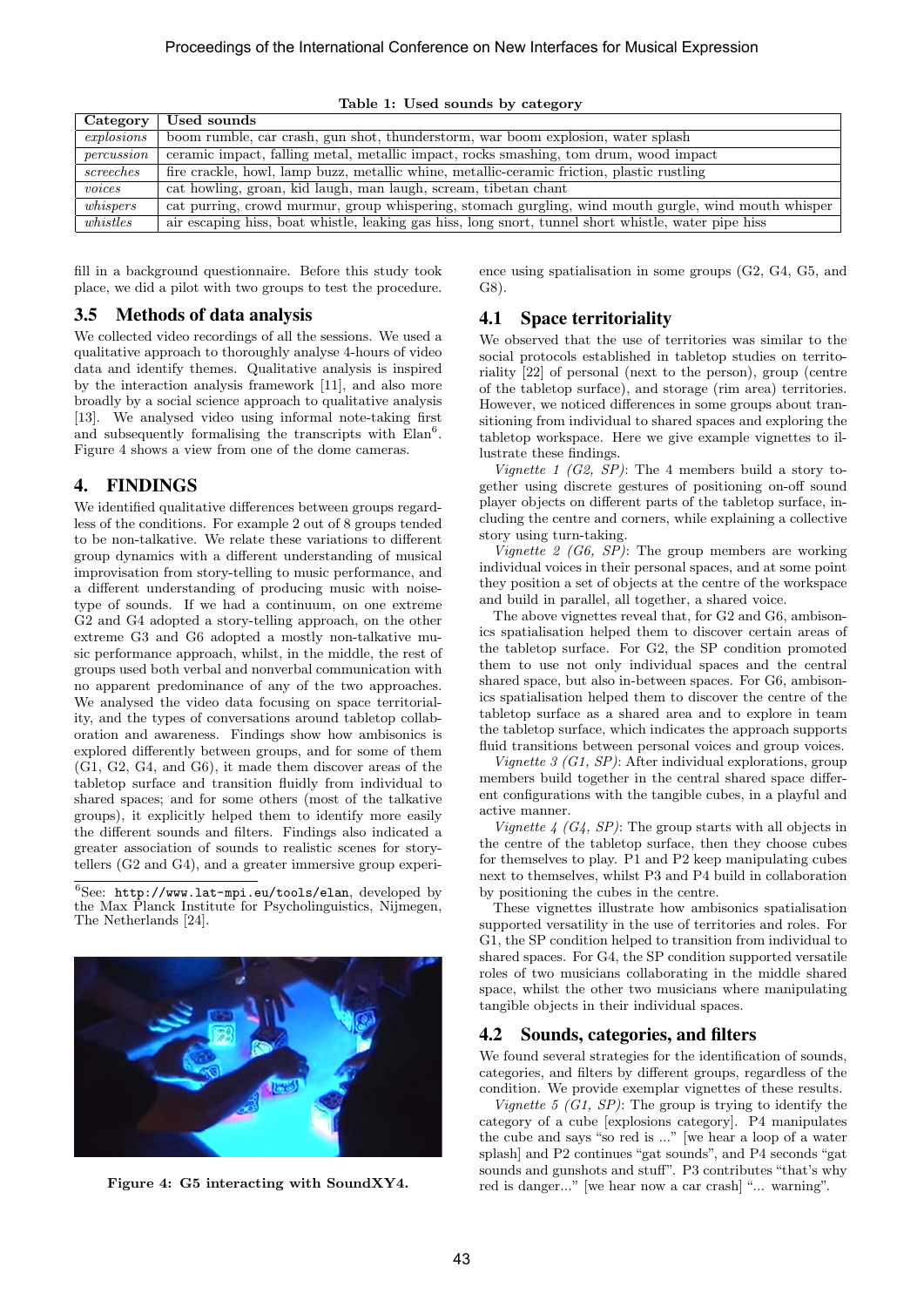Vignette  $6$  (G8, NSP): The group decides to try cube by cube to have a clearer idea of the categories. P2 chooses a cube [voices] and starts trying different sounds of it [we hear a cat howling, a tibetan chant, a man groaning, a kid laughing, a cat howling again, a man laughing]. P2 says "Ok, so quite a lot of animal noises on that one".

Vignette  $\gamma$  (G4, NSP): P2 is operating a cube [screeches] category] with no visual feedback [the tabletop system is momentarily not tracking it], then P2 turns the side of the cube and drags it left to right [we hear a subtle metallicceramic friction, while others' cubes are heard louder], and says "mine is very inconsistent".

Using cubes that represent categories of sounds seems useful for both individual and group awareness in the two conditions: individual awareness is connected to a relation between identity of the tangible object and personal ownership; whilst group awareness is connected to a relation between the tangible object and the collective experience of discovering its identity, a situation supported by using 4 speakers where everybody can listen to the sounds because listeners share the same soundfield.

Vignette  $8$  (G2, NSP): P3 changes the side of the cube [we hear a man laughing]. P2 asks "oh, who's got that one?", and P2 replies "it's me".

Vignette 9 (G6, NSP): P2 puts a tangible cube he was playing from the tabletop surface to the rim area, and adds another cube [the tabletop system is momentarily not tracking it]. The other team members are manipulating cubes as well. P2 changes the side of the cube [we hear a car crash very loud]. P2 lifts the cube up and down again [we hear again a car crash very loud]. P2 says "that's me?", and P1 replies "yes".

As shown in the above vignettes, in most groups we found explicit questions about awareness issues of individual and group actions related to identifying who is manipulating a particular sound, and also related to identifying own sounds. Identifying the own voice as well as others' voices is relevant here as an aspect of musical tabletop collaboration and awareness. For these groups, these issues happened less in the SP condition.

Vignette 10 (G8, SP): P3 proposes to try whether changing the side of the "modifier" [filter] matters. P2 replies "no, it is very subtle". P1 asks "are all the blacks [filters] the same?", and P3 replies "no". P2 adds "they modify the sounds slightly differently" [from previous experience in the NSP condition]. P1 suggests "this black is the same than this black one?", and P3 comments "shall we try it?" [they try a couple of black filters]. P2 affirms "that's different!", and P3 confirms "that's better". P4 seconds "there is difference" while lifting up and down a filter next to a sound player.

This vignette illustrates how a few groups (G1 and G8) explicitly commented about the subtlety of the filters, but in SP, they noticed greater changes in the sounds being modified by different filters, which points to greater awareness of the filters in the SP condition.

#### 4.3 Realistic scenes

Groups tended to associate the music to films, particularly horror films, regardless of the condition (G2, G4, and G7). In SP, P2 in G4 said "it's like the soundtrack of some movie", and P2 in G7 described it as "noises from film"; in NSP, P1 in G2 and P2 in G7 referred to a "horror film". Also in both conditions, we find description of or associations to situations: "a supermarket" (P2 in G4, SP), or "that's horrible like the computer humming back in the background" (P2 in G2, NSP). However, we discovered that in SP, the 2 groups who adopted a story-telling approach, attributed the musical output as more realistic, and associated the location of the sound player objects on the tabletop surface to the location of speakers. Particularly, we found comments about the realism of the musical events, which signals a greater immersion and awareness of the group experience, as illustrated in the following example vignettes.

Vignette 11  $(G_4, SP)$ : All participants are manipulating tangible cubes. Then, P2 explains "when we manipulate this, all I can think of is scenes of places, and things happening".

Vignette 12 (G2, SP): After having built a story all together using sound player objects, P2 says "we don't have the time or patience to create another scene, have we?".

In these examples we can see an association of the musical activity to the creation of scenes, which only appears in the SP condition. This involves a connection of musical sequences to places and situations, which points to a greater immersion and awareness of the group musical activity. We also found evidence in the SP condition of associating the sounds to realistic "scenes", and of associating the position of the sound sources (cubes) to where the sound was located in the soundfield, as shown in the following vignettes.

Vignette 13 (G2, SP): Previously, the group positioned a sound of a fire [fire crackles] in the corner referring to "a campfire in the corner". A few minutes later [we hear the sound of a thunderstorm], P1 turns his head to the speakers, then he turns back his head looking at the tabletop surface, points to his back left speaker, and says "the fire sounds really nice, it sounds as it is actually fire". Later, P2 says "it seems realistic at least in terms of urban noises".

Vignette  $14$  (G2, SP): The group is listening to a "scene" they have created by looking at the objects [a sound of fire crackles in one corner of the tabletop surface, a sound of a thunderstorm in another corner]. P2 says "I wonder whether it is interesting where we put these [tangible cubes] cause we wanted the fire in the corner, if it had some significance, we created a geographical representation as well as the sound one". P1 adds "it could be a suggestion [to be added to the software]... geographical representations that change something".

Vignette 15  $(G_4, SP)$ : P4 turns his head looking at the speakers, then turns it back and asks about the 4 speakers and whether it is stereo. P1 replies "it could be 4 channel, you could actually orient the proximity of the cube to the speakers, which channel to use".

The above vignettes show how some groups (G1, G2, and G4) had conversations about the perception of ambisonics effects, although non-explicit, such as the mapping of the location of tangible objects on the tabletop surface to the location of speakers, which indicates workspace awareness.

# 4.4 Musical immersion

We found differences in describing the musical outcome, pointing to a greater association of producing enjoyable music in the SP condition. In the NSP condition, there were a few comments (G1, G4, G6, and G8) about the musical outcome such as "for a moment something nice" (G4 P2) or "we are very close to a preview performance, aren't we?" (G4 P3); whilst in the SP condition, we identified more comments in more groups (G2, G3, G4, G5, G6, and G8) about engaging with the group musical output such as " I think we have reached some musical plateau" (G4 P2), "it's music now" (G8 P3), "we should record a song like this" (G6 P3), or "we've arrived, we are doing Stockhausen now" (G5 P1).

# 5. DISCUSSION AND CONCLUSION

Findings showed how the use of ambisonics spatialisation in tabletop collaboration is "beyond one-size-fits-all", as group